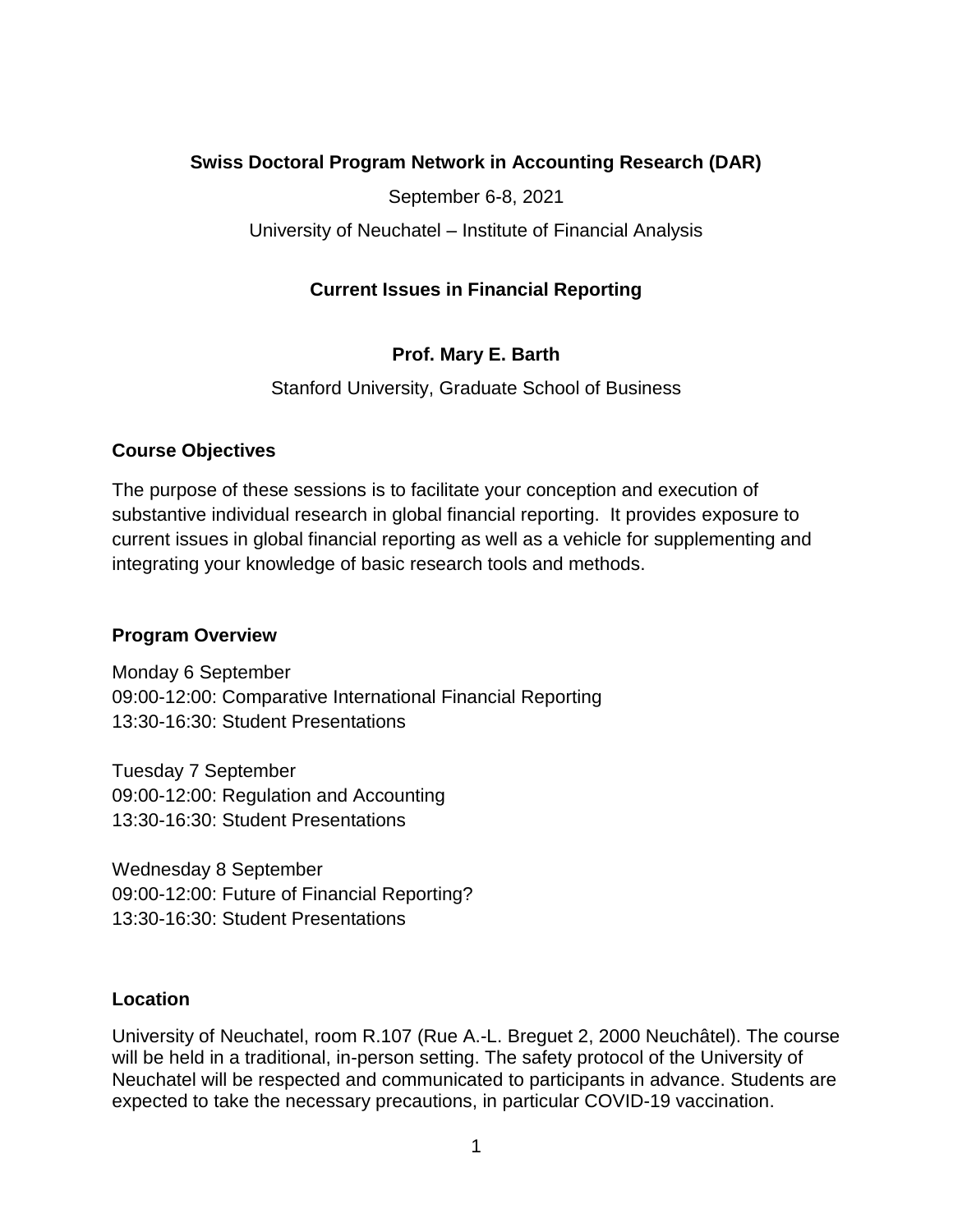## **Morning sessions**

In the morning sessions, we will discuss papers that demonstrate how research can relate to standard setting issues. We also will discuss papers on TBD and TBD. Because these issues are also of concern to financial reporting standard setters, we will discuss whether and how the research we study informs standard setting debates.

These sessions will be interactive discussions of the papers, which I will lead. They are not intended to be lectures by me. Thus, students should come to the sessions prepared to discuss the papers. In particular, you should come prepared to answer the following questions in some detail. We will use these questions and the structure of the paper itself to organize our discussion of each paper.

- 1. What is the research question?
- 2. Why is the question important? That is, why do we care about the answer to the question?
- 3. What is the research design and how does it enable the study to provide an answer to the research question? You should be prepared to discuss an overview of the design elements, as well as the design of specific tests of predictions or hypotheses.
- 4. What are the findings?
- 5. What do the findings, taken together, mean for the literature and for policy?

Below is the list of papers we will discuss in each morning session, which are identified as "Main Papers." The list below also includes additional papers, which are identified as "Background Papers," that are provided for those students who want to read more on the particular topic. We will not discuss specifics of the Background Papers during the sessions.

## **Afternoon sessions**

In the afternoon sessions, students will present their own research. The research you present can be your thesis proposal or another idea that is far enough along for input to be useful. That input will come from me and from the other course participants. Thus, each student is expected to come to the afternoon sessions prepared to present his or her research as well as to engage actively in constructive discussion relating to the research of the other students.

You will have approximately 25 minutes to present your research, which includes time for interactive discussion. Thus, you will need to manage the timing of your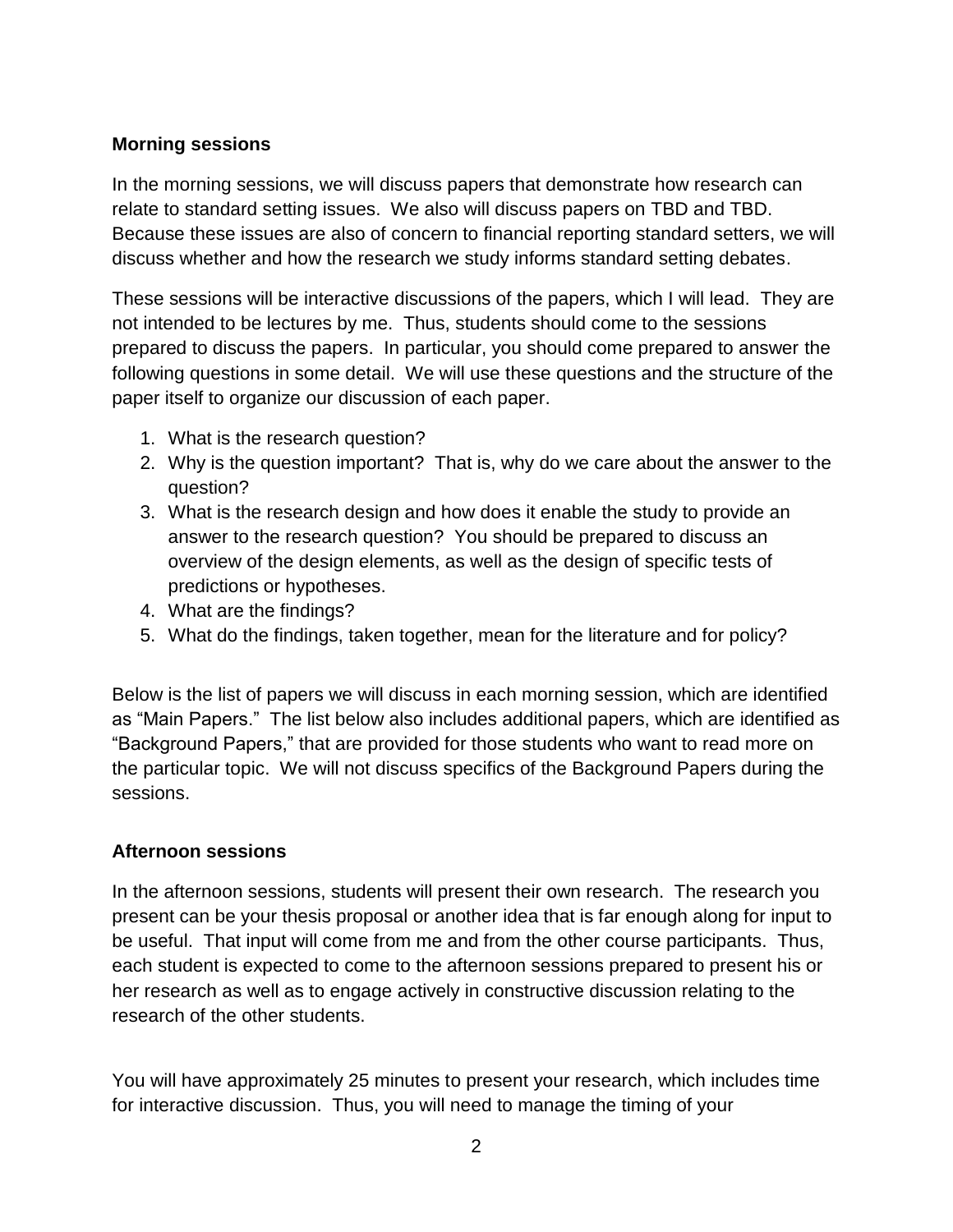presentation as it progresses. We will adhere strictly to the time limits, so plan accordingly. Once we know exactly how many students have enrolled in the sessions, we can be more precise and let you know which day and time you will present.

To provide background for your presentation, please submit the following by **28 August**, which will be distributed to the other participants to enable them to come to the sessions prepared to provide comments and suggestions on your research.

a. Clearly and concisely provide the answers to the first three questions listed above, namely what is the question you are trying to answer, why is the question important, and how are you going to design the study to address it. Note that the research question should be written as a question, that is, it should end in a "?". It is best if you answer each of these questions in a single paragraph. Many refer to this approach as the "Kinney 3-paragraph approach," which consistently has proven effective at helping to develop research papers. This approach is systematic and integrated: each of the three elements above must be consistent with the other two and with the title of the paper. **Important:** Try to do this write-up in one page, and under no circumstance should you exceed two pages (12 point font, one inch margins!). The challenge is to be clear and concise.

For projects that propose analysis of data (e.g., empirical/archival, experimental, survey), a depiction of "Libby boxes" that relate the theoretical constructs to independent variables, dependent variables, and control variables is often an effective way to give an overview of the research design. For discussion of this approach, see the excerpt from Libby (1981) attached.

b. A Synopsis of a maximum of 150 words that assumes the study's results turn out as you expect. You will be asked to READ aloud your Synopsis to start your presentation. **Important:** Build your Synopsis from the Kinney 3 paragraphs, including one sentence that captures the main point of each paragraph.

**Instructions for Presentation:** Please arrive at the session with a thumb drive that contains the file for the Powerpoint slides that you will use in your presentation. An effective set of slides would include one slide for the Synopsis, one slide for each of the three Kinney paragraphs, and one slide for the research design overview, including the Libby boxes if you choose to use them. You can include additional slides, e.g., showing results if data have already been gathered, if you have other aspects of the research you believe it is important to present but be mindful of the time limit. As indicated above, all participants will have read the short write-up you provided in advance, so plan on more of a discussion than a presentation.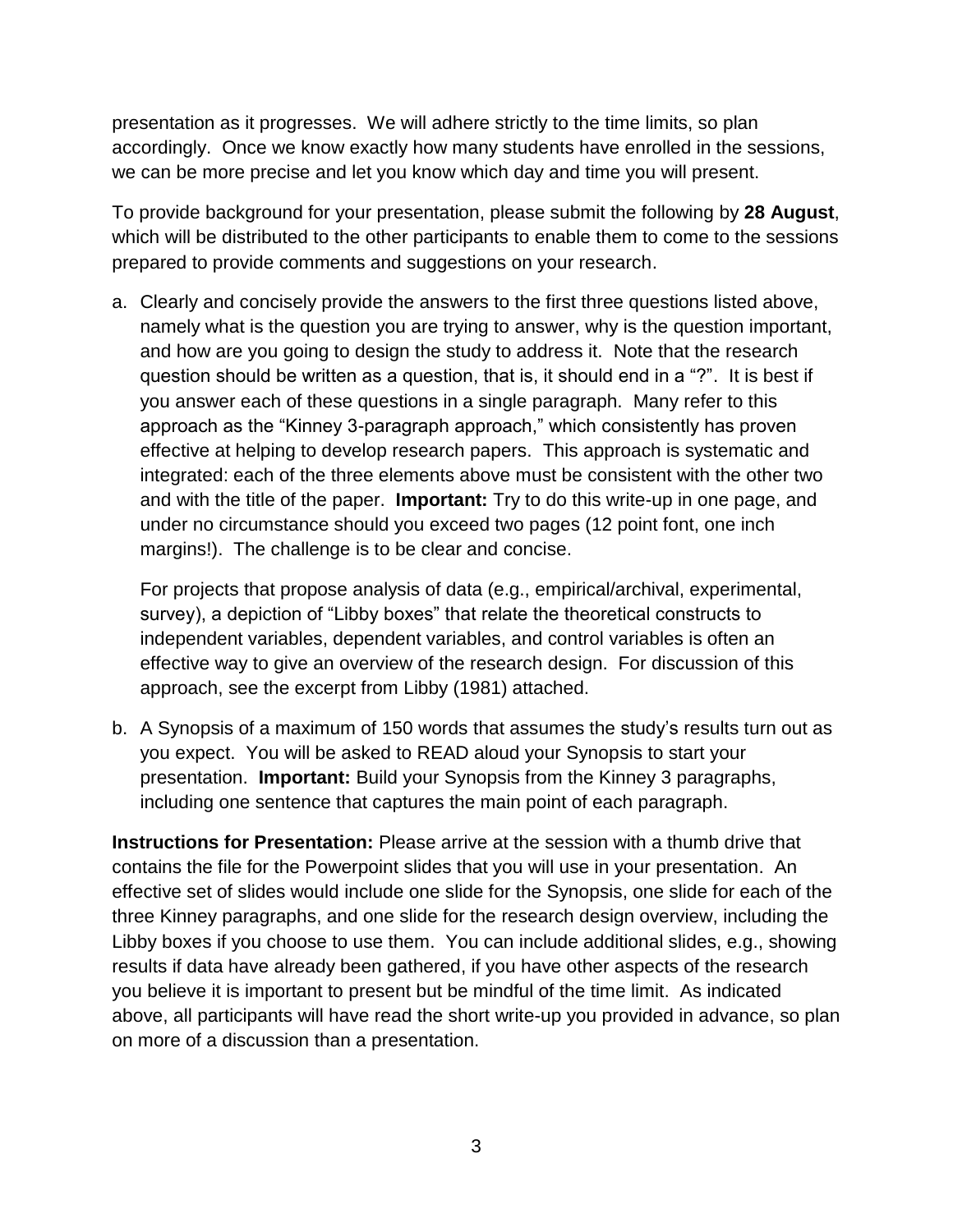#### **Course Requirements**

Students are expected to attend all sessions and participate actively in the discussions. In the morning sessions, students are expected to have read the Main Papers in detail and contribute to the group's discussion about the papers, including answering the five questions listed above. In the afternoon sessions, students are expected to present their own research idea in accordance with the instructions above, including submitting the three-paragraph write-up and Synopsis by the deadline. They also are expected to have read the submissions of the other students and participate actively in the discussions, including providing constructive comments and suggestions to help the presenter improve the research.

## **Readings**

## COMPARATIVE INTERNATIONAL FINANCIAL REPORTING

#### *Main Papers:*

- Barth, M.E., W.R. Landsman, and M.H. Lang. 2008. International Accounting Standards and Accounting Quality. *Journal of Accounting Research* 46: 467–498.
- Barth, M.E., W.R. Landsman, M.H. Lang, and C. Williams. 2012. Are IFRS-based and US GAAP-based Accounting Amounts Comparable? *Journal of Accounting and Economics* 54: 68–93.

## *Background Papers:*

- De Franco, G., S.P. Kothari, and R.S. Verdi. 2011. The Benefits of Financial Statement Comparability. *Journal of Accounting Research* 49: 895–931.
- Lang, M.H., J. Raedy, and W. Wilson. 2006. Earnings Management and Cross Listing: Are Reconciled Earnings Comparable to US Earnings? *Journal of Accounting and Economics* 42: 255–283.
- Lang, M.H., J. Ready, and M. Yetman. 2003. How Representative Are Firms That Are Cross Listed in the United States? An Analysis of Accounting Quality. *Journal of Accounting Research* 41: 363–86.
- Leuz, C., D.J. Nanda, and P. Wysocki. 2003. Earnings Management and Investor Protection: An International Comparison. *Journal of Financial Economics* 69: 505– 27.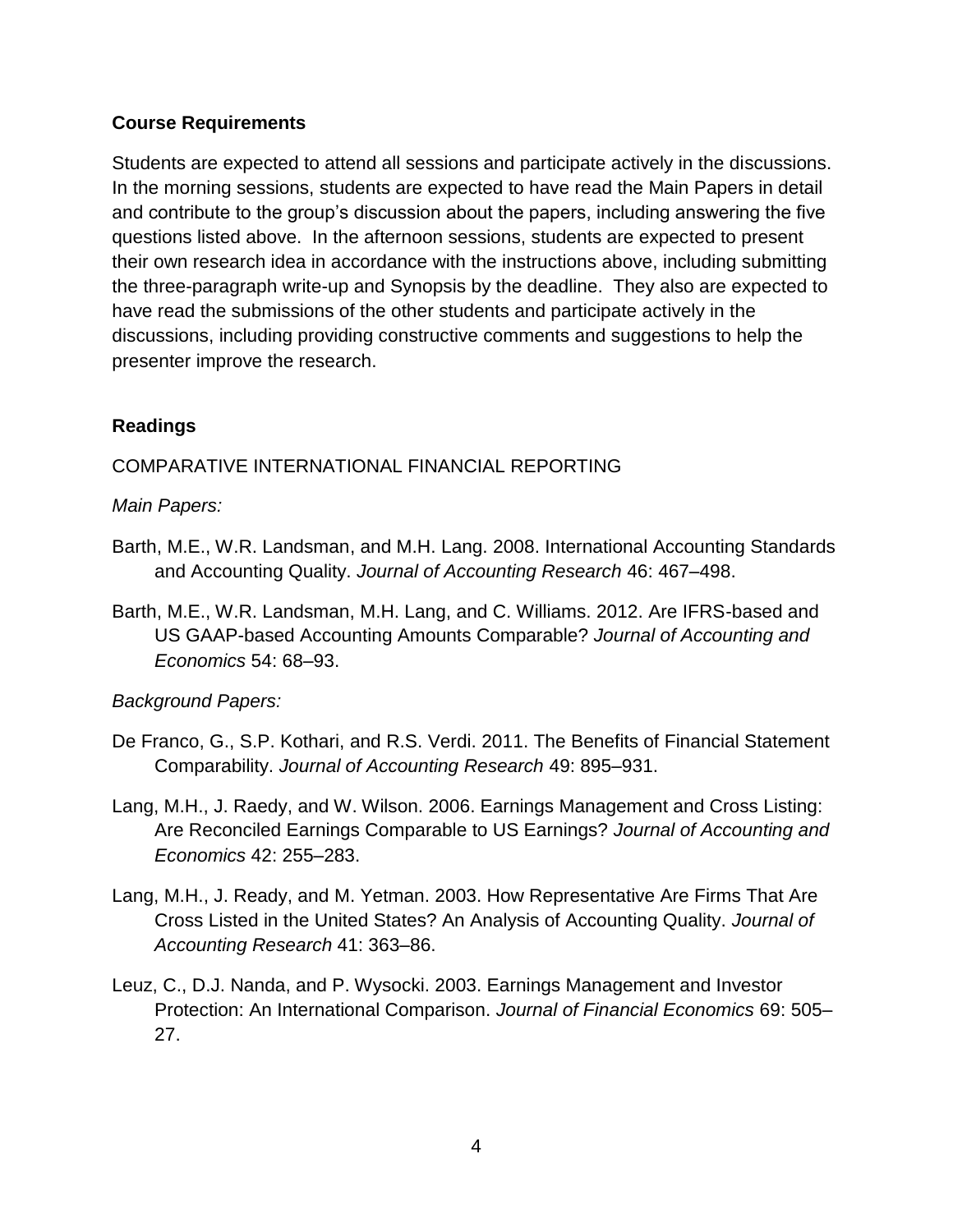#### REGULATION AND ACCOUNTING

#### *Main Papers:*

- Amel-Zadeh, A., M E. Barth, and W.R. Landsman. 2017. The Contribution of Bank Regulation and Fair Value Accounting to Procyclical Leverage. *Review of Accounting Studies* 22: 1423–1454.
- Barth, M.E., W.R. Landsman, and D.J. Taylor. 2017. The JOBS Act and Information Uncertainty in IPO Firms. *The Accounting Review* 92(6): 25-47.

#### *Background Papers:*

- Adrian, T., and H. Shin. 2010. Liquidity and Leverage. *Journal of Financial Intermediation* 19(3): 418–437.
- Badertscher, B.A., J.J. Burks, and P.D. Easton. 2012. A Convenient Scapegoat: Fair Value Accounting by Commercial Banks During the Financial Crisis. *The Accounting Review* 87(1): 59–90.
- Barth, M.E., and W.R. Landsman. 2010. How Did Financial Reporting Contribute to the Financial Crisis? *European Accounting Review* 19(3): 399–423.
- Boone, A., I. Floros, and S. Johnson. 2016. Redacted Proprietary Information at the Initial Public Offering. *Journal of Financial Economics* 120(1): 102–123.
- Dambra, M., L.C. Field, and M.T. Gustafson. 2015. The JOBS Act and IPO Volume: Evidence that Disclosure Costs Affect the IPO Decision. *Journal of Financial Economics* 116: 121–13.

## FUTURE OF FINANCIAL REPORTING?

*Main Papers:*

- Barth, M.E., S. Cahan, L. Chen, and E.R. Venter. 2017. The Economic Consequences Associated with Integrated Report Quality: Capital Market and Real Effects. *Accounting, Organizations and Society* 62: 43–64.
- Barth, M.E., K. Li, and C.G. McClure. 2021. Evolution in Value Relevance of Accounting Information. Working paper. SSRN.

*Background Papers:*